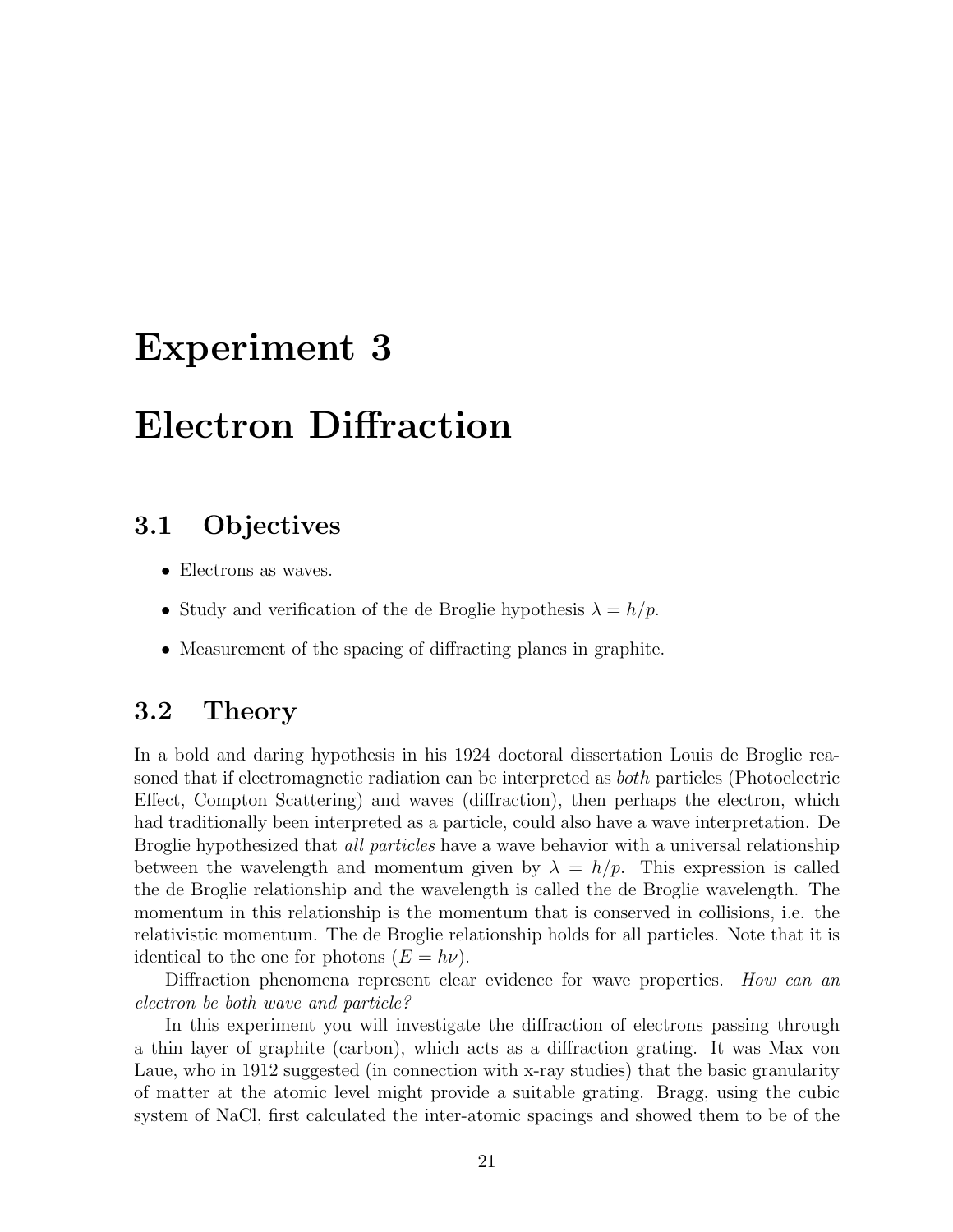

Figure 3.1: Structure of Graphite

right order for x-rays. Fig. 3.1 shows the hexagonal structure of graphite with the two characteristic spacings of 0.123 and 0.213 nm.

#### 3.3 Apparatus

Our electron diffraction tube, see Fig. 3.2, comprises a 'gun' which emits a narrow, converging beam of electrons within an evacuated clear glass bulb on the front surface of which is deposited a luminescent screen. Across the exit aperture of the gun lies a micro-mesh nickel grid, onto which a very thin layer (only a few molecular layers!) of graphite has been deposited.

The electron beam penetrates through this graphite target to become diffracted into two rings corresponding to the separation of the carbon atoms of 0.123 and 0.213 nm. The diffraction pattern appears as rings due to the polycrystalline nature of graphite. The source of the electron beam is an indirectly-heated oxide-coated cathode.

#### 3.4 Important Precautions

Due to its extreme thinness the graphite can easily be punctured by current overload. Such current overload causes the graphite target to become overheated and to glow dull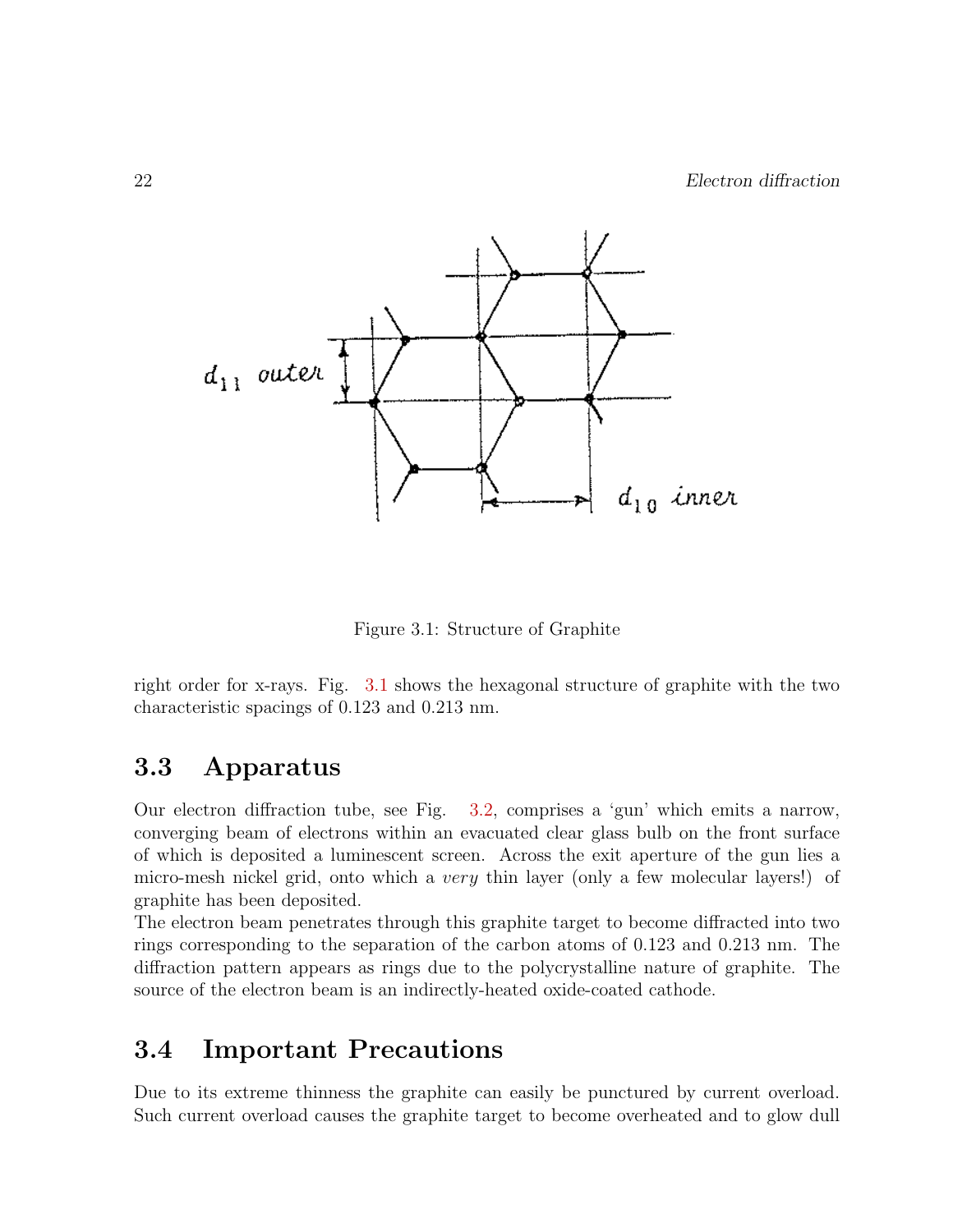

Figure 3.2: Schematic of the Electron Diffraction Tube

red. It is therefore important to monitor the anode current and to keep it below 0.25 mA at all times. Use a handheld digital multimeter. In actuality you will likely find that the current tends to stay well below this value, typically a few  $\mu A$  (micro-Amps). It is also good practice to inspect the target periodically during an experiment.

The 33k resistor R in Fig. 3.3 is incorporated into the filament protection circuit of the stand to provide 'negative auto-bias' and so reduce the likelihood of damage to the target due to accidental abuse. The total emitted current passes through  $R$ . Therefore an increase in current causes the cathode-can to become more negatively biased, thereby reducing the emitted current.

#### 3.5 Experimental Procedure

Connect the tube into the circuit shown in Fig. 3.3 but ignore  $V_B$ . Both heater supply and HV are obtained from the 813 KeV power unit. The HV should be connected to the "+" and "−" HV connections to get the full voltage which is read on the top-scale of the KeV unit's meter. Be sure the high voltage slider is at zero before switching on the unit. Switching on the unit (in back) will also switch on the heater. **IMPORTANT:** Switch on the heater supply  $(V_F)$ , and wait one minute for the cathode temperature to stabilize before applying the HV (anode voltage  $V_A$ ).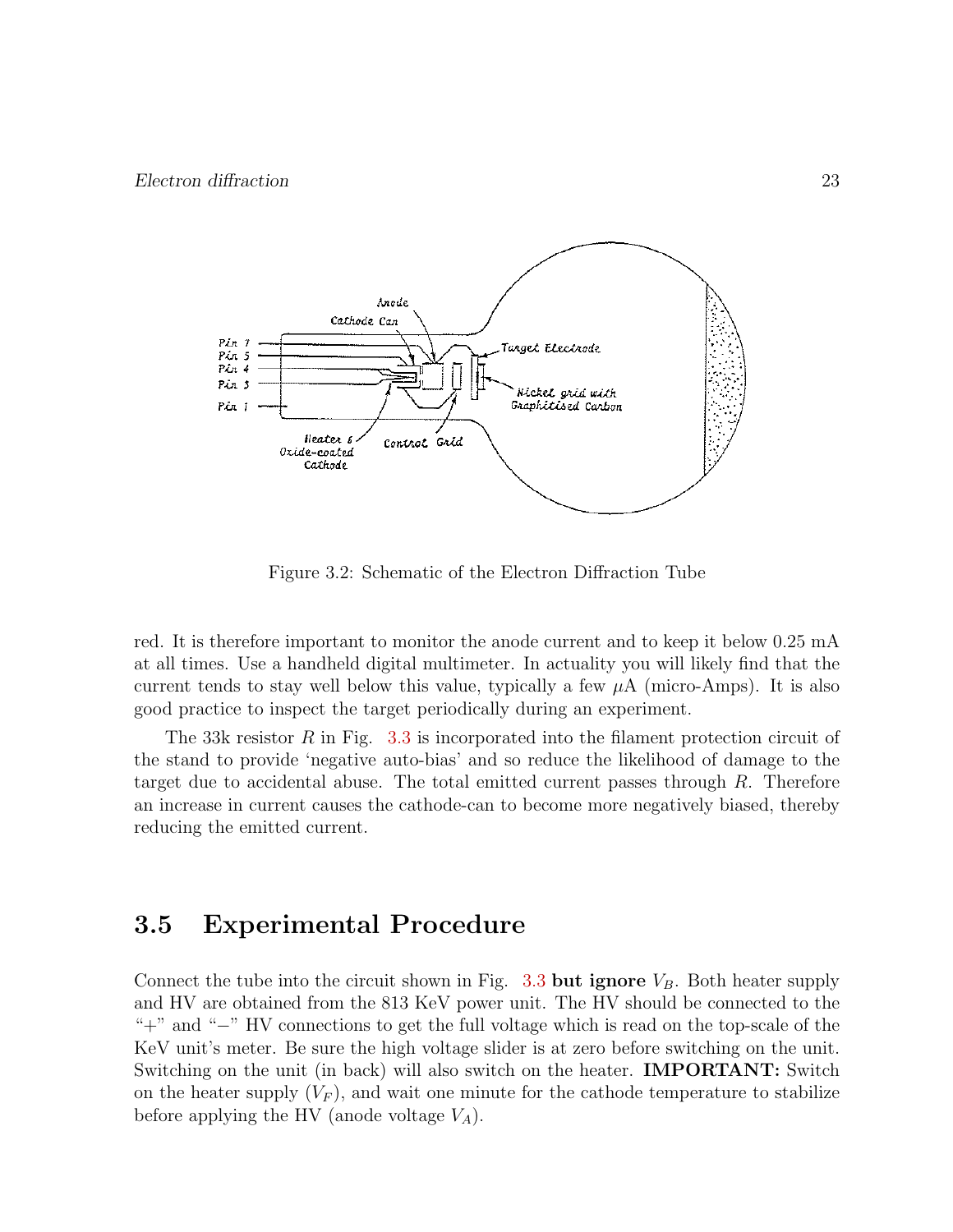

Figure 3.3: Circuit Diagram

### 3.6 Data Taking and Analysis

The tube is old and rings are faint, so do the best you can. Be sure the room is very dark. The rings are quite distinct at the full 5 kV, but get very hard to see as you go down in voltage. Try to go as low as 2.5 kV. Take at least 10 different data points, measuring the diameter of the two rings with the calipers. You can adjust the position of the spot by using the little magnet on the neck of the tube. You want the rings centered so you can do the correction for the curvature of the tube-face. Do the geometry and correct for the curvature (and thickness?) of the glass (see Figure  $3.4$ ). The length L in Figure  $3.4$  is controlled during production of the tube to be  $13.0 \pm 0.2$  cm.

The kinetic energy and momentum of the electrons are of course related to the accelerating potential. From Fig. 3.4 we also know that  $D = 2L \tan \theta$ , where D is the extrapolated diameter. Show that by using the de Broglie relation, the lattice spacing d is related to the accelerating voltage  $V_A$  approximately by,

$$
d = \frac{4\pi L\hbar c}{D\sqrt{2eV_Amc^2}}\tag{3.1}
$$

Plot D as a function of  $V_A^{-1/2}$  $\chi_A^{-1/2}$  for all your data and indicate the estimated error in D as vertical error bars. The straight lines you should get verify the theory and substantiate de Broglie's hypothesis. Also calculate the two values for d from your data (no need to make the above approximation!), and compare with the accepted values of 0.123 and 0.213 nm.